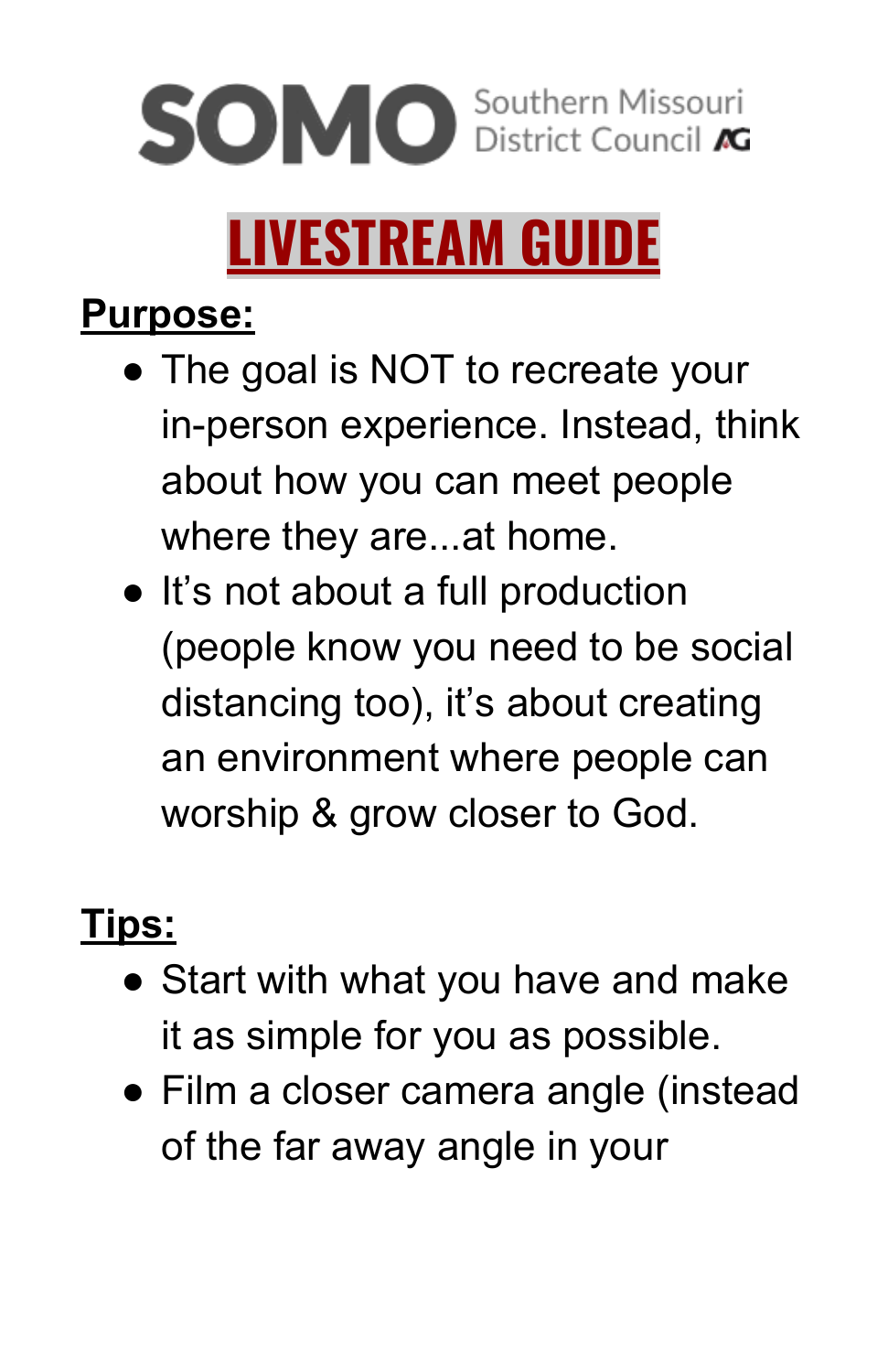sanctuary, or of an empty sanctuary).

- You can even film from your living room, kitchen, ect.
- Lighting is key! You want lights to be in front of you, not behind you.
- It's okay if things don't go as planned, go with it :)
	- $\circ$  ex) pet or child comes in during filming--acknowledge and bring them into what you are doing.

#### **Worship Music:**

- **You NEED to have permission to use copyrighted material**
- If you don't have a license for music, you can:
	- Share a spotify playlist
	- Use original music
	- Link to YouTube videos for people to play before of after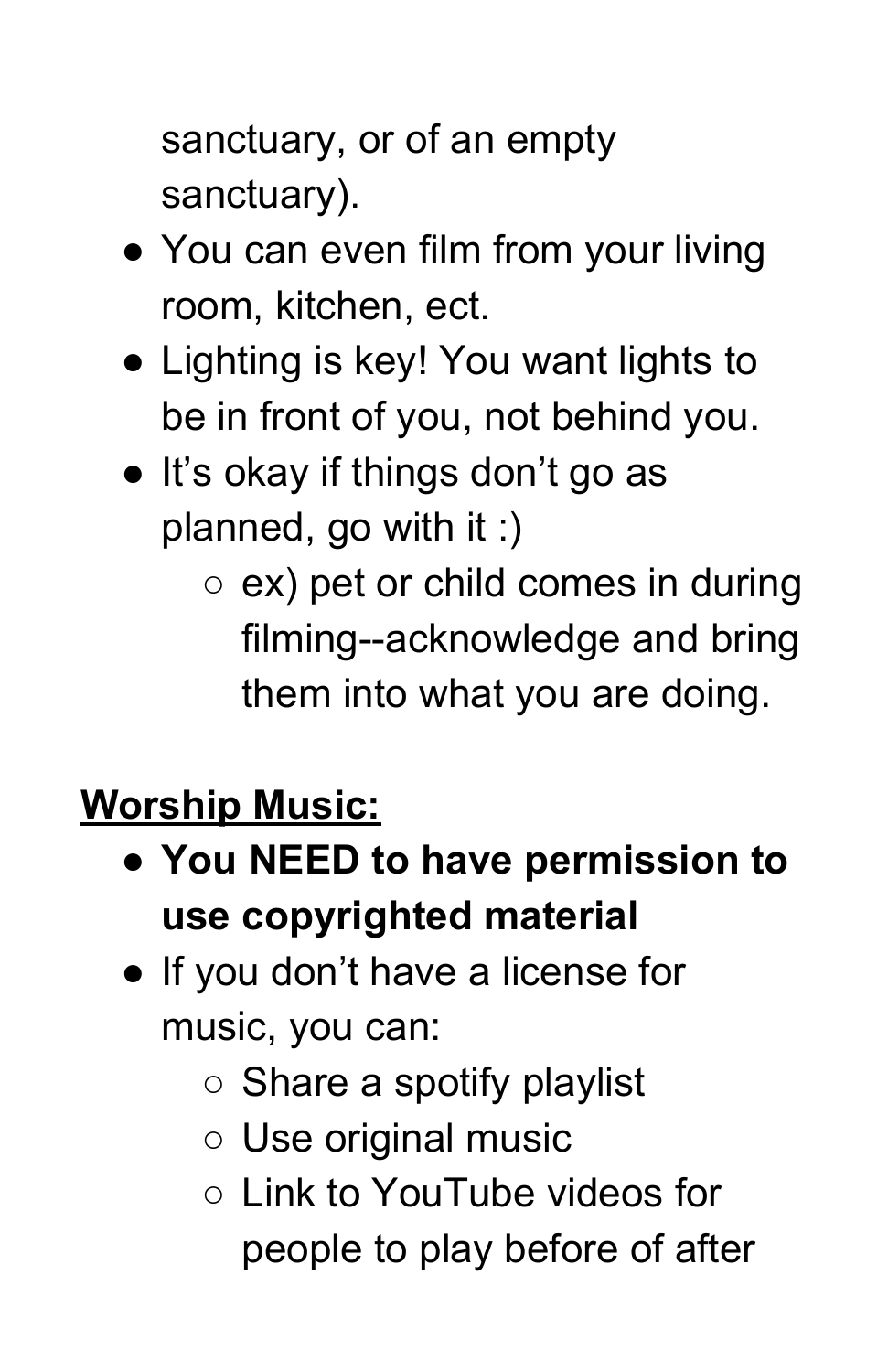- $\circ$  Use music that is not copyrighted
- Facebook may flag your video, EVEN IF you have a license to include that as part of your livestream
- If you have a CCLI license, here are some FAQ

<https://us.ccli.com/ccli-news/five-questions/>

#### **Methods:**

**(For more details on the options below, visit:**

[https://churchmarketinguniversity.com/the-ultimate-coronavir](https://churchmarketinguniversity.com/the-ultimate-coronavirus-guide-for-churches/) [us-guide-for-churches/](https://churchmarketinguniversity.com/the-ultimate-coronavirus-guide-for-churches/))

- Facebook Live
	- Use this option if you have strong, reliable internet (test ahead of time)
	- Interact with people while you
- Facebook Premiere
	- This is where you pre-record footage, and schedule it to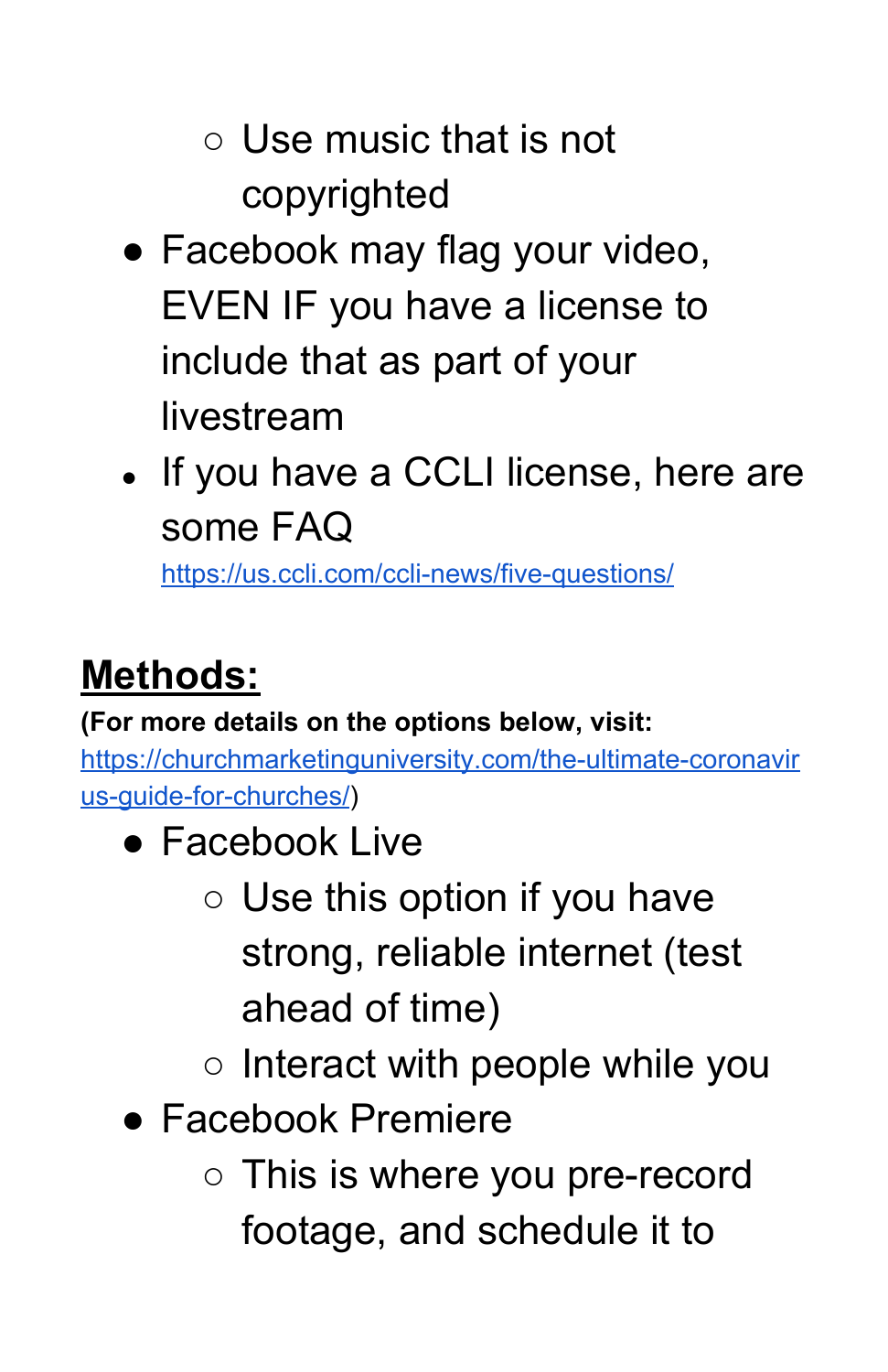stream live--this way you can watch together as a congregation.

- $\circ$  This is a great option if you don't have reliable internet, or if you want to incorporate people who are in different locations.
- Facebook Watch party
	- $\circ$  If you don't have the ability to record your own video, you can put together a playlist of videos that are already public and watch them together at a set time, then share the event link.
- YouTube Live
	- $\circ$  If you're not already using YouTube as part of your livestream, it may be a better use of YouTube to upload your video after you finish your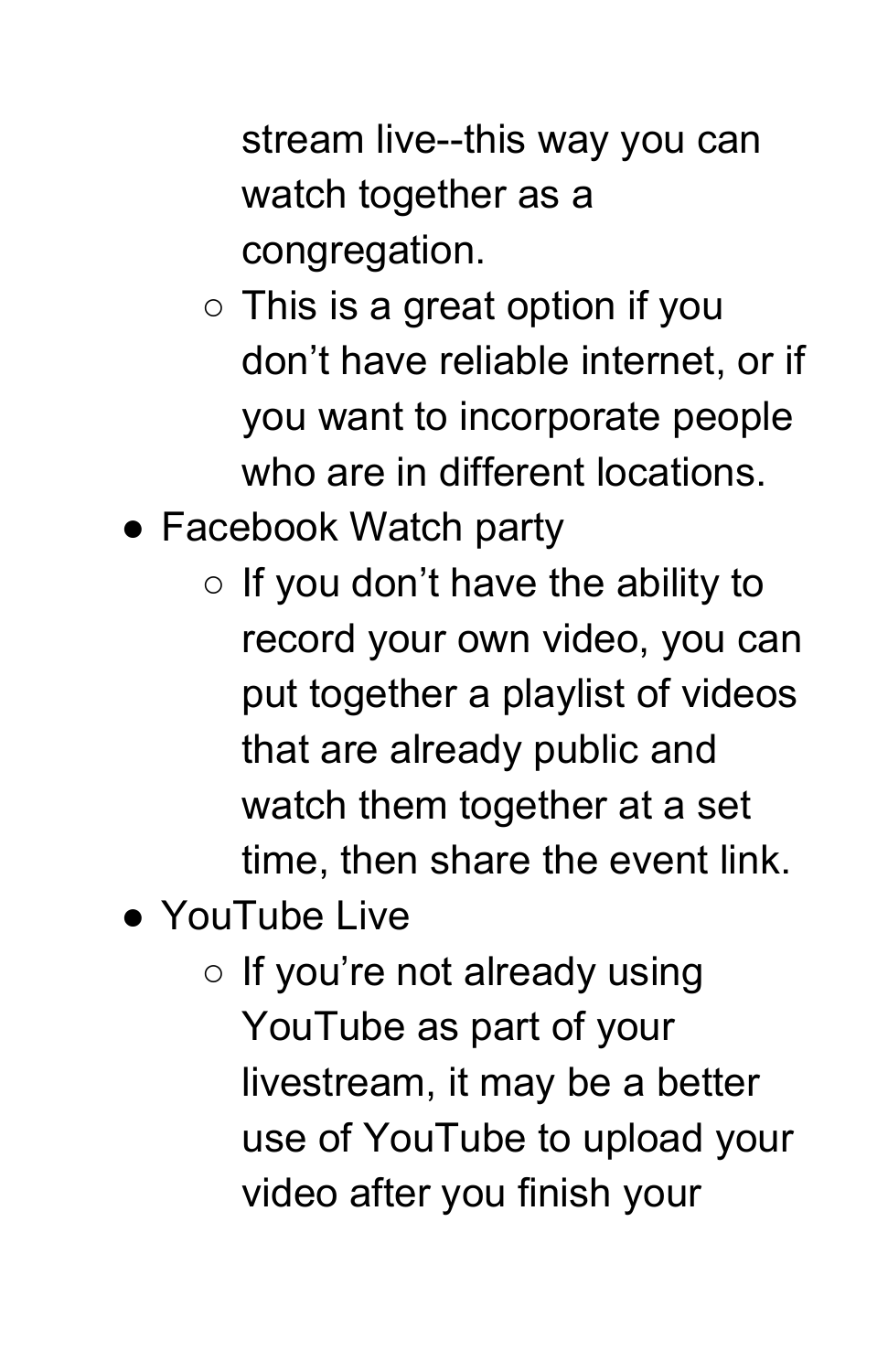Facebook Live, or as a backup with pre-recorded video.

- Instagram Live
	- $\circ$  If you're already on instagram, experiment with going live
	- Use vertical video to go live
	- Check out [instachurch](https://www.instagram.com/instachurchlive/) for some ideas on how Christian Content creators are using insta to share the Gospel
	- $\circ$  Here's a how to guide for insta live: [https://youtu.be/Rt0sW\\_AKQOI](https://youtu.be/Rt0sW_AKQOI)

#### **Outside Resources:**

#### These links will take you to resources outside SOMOAG.ORG

- Ultimate Easter Kit (FREE Easter resources--includes livestreaming course)
	- <https://churchmarketinguniversity.com/easter/>
- [https://covid19.ag.org/en/Resources/FR-Church-Lead](https://covid19.ag.org/en/Resources/FR-Church-Leadership/Best-Practices-Video-and-Audio) [ership/Best-Practices-Video-and-Audio](https://covid19.ag.org/en/Resources/FR-Church-Leadership/Best-Practices-Video-and-Audio)
- [https://covid19.ag.org/en/Resources/FR-Church-Lead](https://covid19.ag.org/en/Resources/FR-Church-Leadership/Preaching-to-an-Audience-of-None) [ership/Preaching-to-an-Audience-of-None](https://covid19.ag.org/en/Resources/FR-Church-Leadership/Preaching-to-an-Audience-of-None)